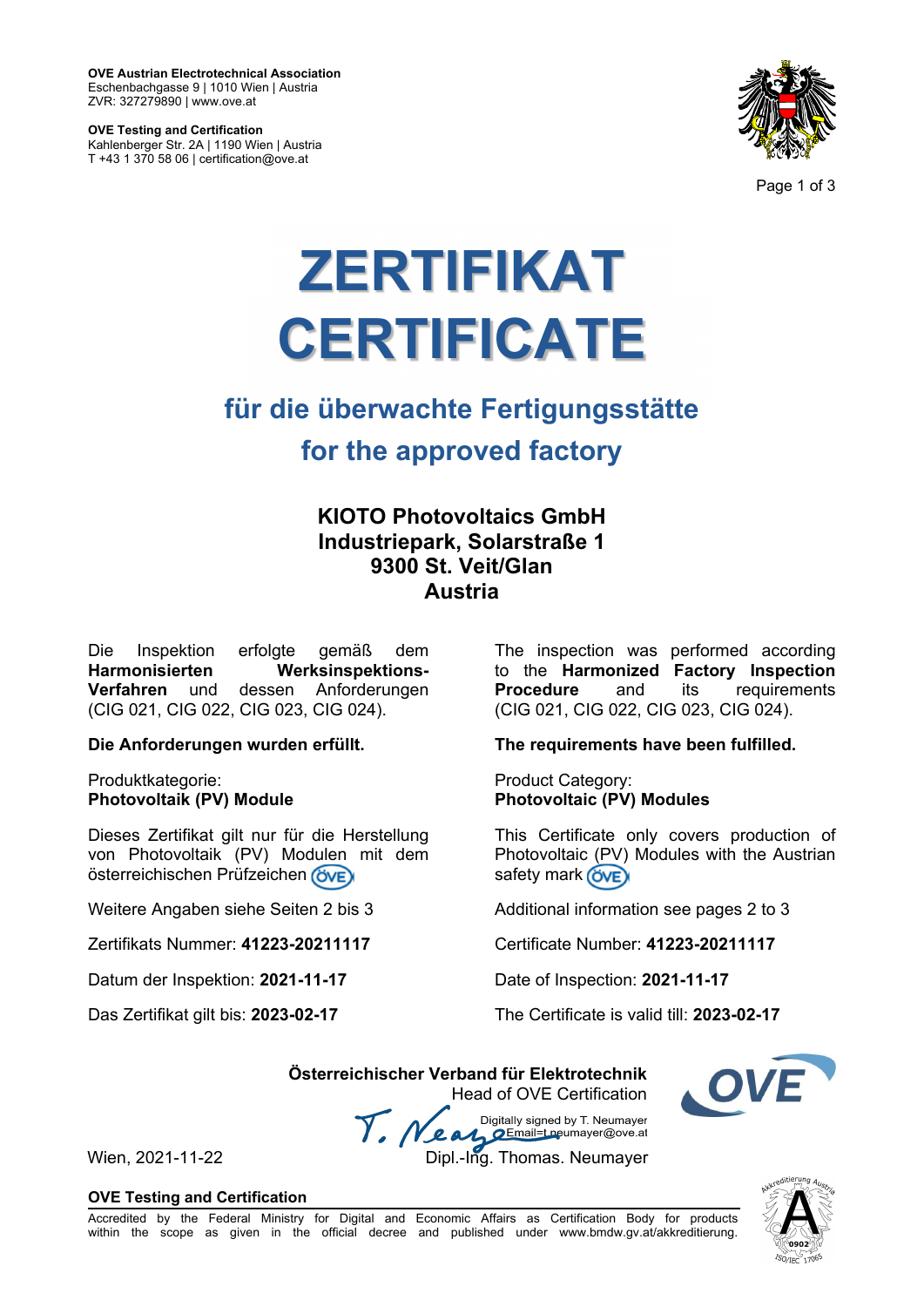

| OVE CIG 023 Inspektionsbericht Ref.Nr. 41223_2021-11-17<br>OVE CIG 023 Inspection Report Ref.No. 88885_2021-11-17 |                                                                                                         |  |
|-------------------------------------------------------------------------------------------------------------------|---------------------------------------------------------------------------------------------------------|--|
| Zertifikatsinhaber<br>Licence Holder                                                                              | <b>KIOTO Photovoltaics GmbH</b><br>Industriepark, Solarstraße 1<br>9300 St. Veit/Glan<br><b>Austria</b> |  |
| Fertigungsstättes<br>Factory locations                                                                            | <b>KIOTO Photovoltaics GmbH</b><br>Industriepark, Solarstraße 1<br>9300 St. Veit/Glan<br><b>Austria</b> |  |
|                                                                                                                   | <b>KIOTO Photovoltaics GmbH</b><br><b>Wernersdorf 111</b><br><b>8551 Wies</b><br>Austria                |  |
| Fertigungskennung am Produkt<br>Factory Identification Code on product                                            | Manfuctarung Plant on the type plate                                                                    |  |
| Erzeugnis<br>Product                                                                                              | Photovoltaic (PV) modules                                                                               |  |
| Warenzeichen<br><b>Trade Mark</b>                                                                                 | <b>KIOTO Solar</b>                                                                                      |  |
|                                                                                                                   | Products certified under ÖVE-PV Certificate 41223-001:                                                  |  |
| Typenbezeichnung<br>Type reference                                                                                | <b>KPV ME NEC xxxWP</b><br><b>KPV ME NEC xxxWP Black</b>                                                |  |
|                                                                                                                   | xxxValue of output power                                                                                |  |
| OVE-Zertifikats Nr.<br>OVE-Certificate No.                                                                        | ÖVE-PV 41223-001                                                                                        |  |

### **OVE Testing and Certification**